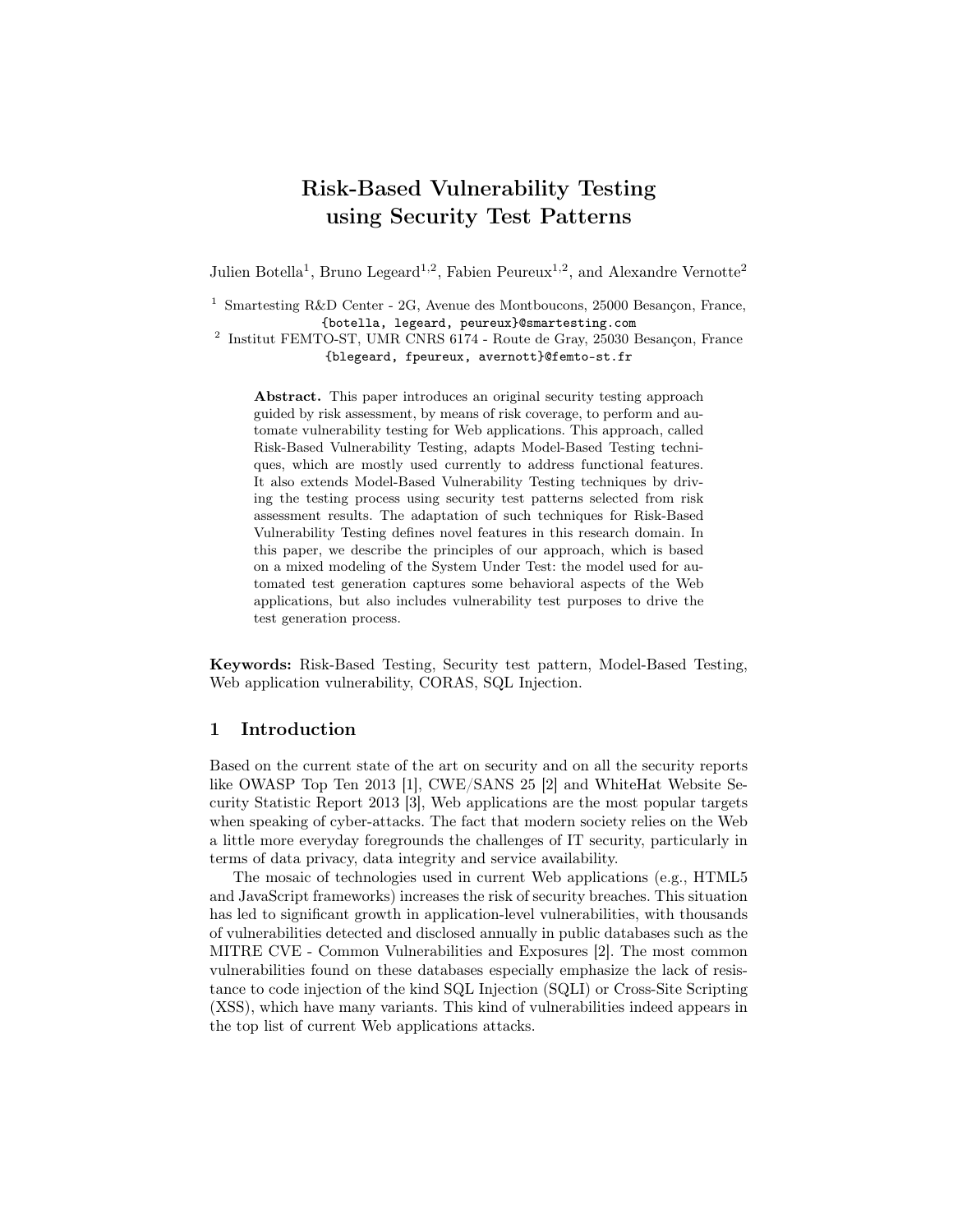Application-level vulnerability testing is first performed by developers, but they often lack the sufficient in-depth knowledge in recent vulnerabilities and related exploits. This kind of tests can also be achieved by companies specialized in security testing, in penetration testing for instance. These companies monitor the constant discovery of such vulnerabilities, as well as the constant evolution of attack techniques. But they mainly use manual approaches, making the dissemination of their techniques very difficult, and the impact of this knowledge very low. Finally, Web application vulnerability scanners can be used to automate the detection of vulnerabilities, but since they often generate many false positive and false negative results, human investigation is also required [4, 5].

This paper proposes a Risk-Based Vulnerability Testing (RBVT) approach in order to improve the overall level of Web application security by increasing the accuracy and precision of security testing according to the risk assessment. To achieve this goal, the approach consists to drive the test generation strategy using risk metrics and relevant vulnerability test patterns, which are directly related to risk assessment process of the System Under Test (SUT). This objective also includes the development of a tool supporting this RBVT process in order to automate the detection of such vulnerabilities, and therefore to get feedback about risk assessment. Hence the main contributions of the paper relate to the proposal of a risk-based and pattern-driven approach to generate vulnerability test cases for Web applications. More precisely, they are the following:

- Techniques addressing both risk-based test identification, by means of vulnerability test patterns, and test prioritization to drive the overall testing generation process.
- The extension of a test purpose language to drive the test generation engine through models in order to cover the targeted vulnerability test patterns.
- The full automation, ensuring risk traceability, of the test purpose selection (given by the risk model), test case execution and verdict assignment from risk assessment results.

The paper is organized as follows: Section 2 introduces the context and the principles of the RBVT approach. Section 3 details the use of the RBVT by describing the content of the testing input artefacts, the test pattern language and the risk-driven test generation, which is illustrated using a simple example of Web application, namely eCinema. Related work about vulnerability detection is discussed in Section 4. Finally, conclusion and future works are given in Section 5.

# 2 Context and principles of the RBVT approach

Model-Based Testing (MBT) [6] is a software testing approach in which both test cases and expected results are automatically derived from an abstract model of the SUT. MBT is usually performed to automate and rationalize functional black-box testing. It is a widely-used approach that has gained much interest in recent years, from academic as well as industrial domains, especially by increasing and mastering test coverage, including support for certification, and by providing the degree of automation needed for accelerating the test process [7].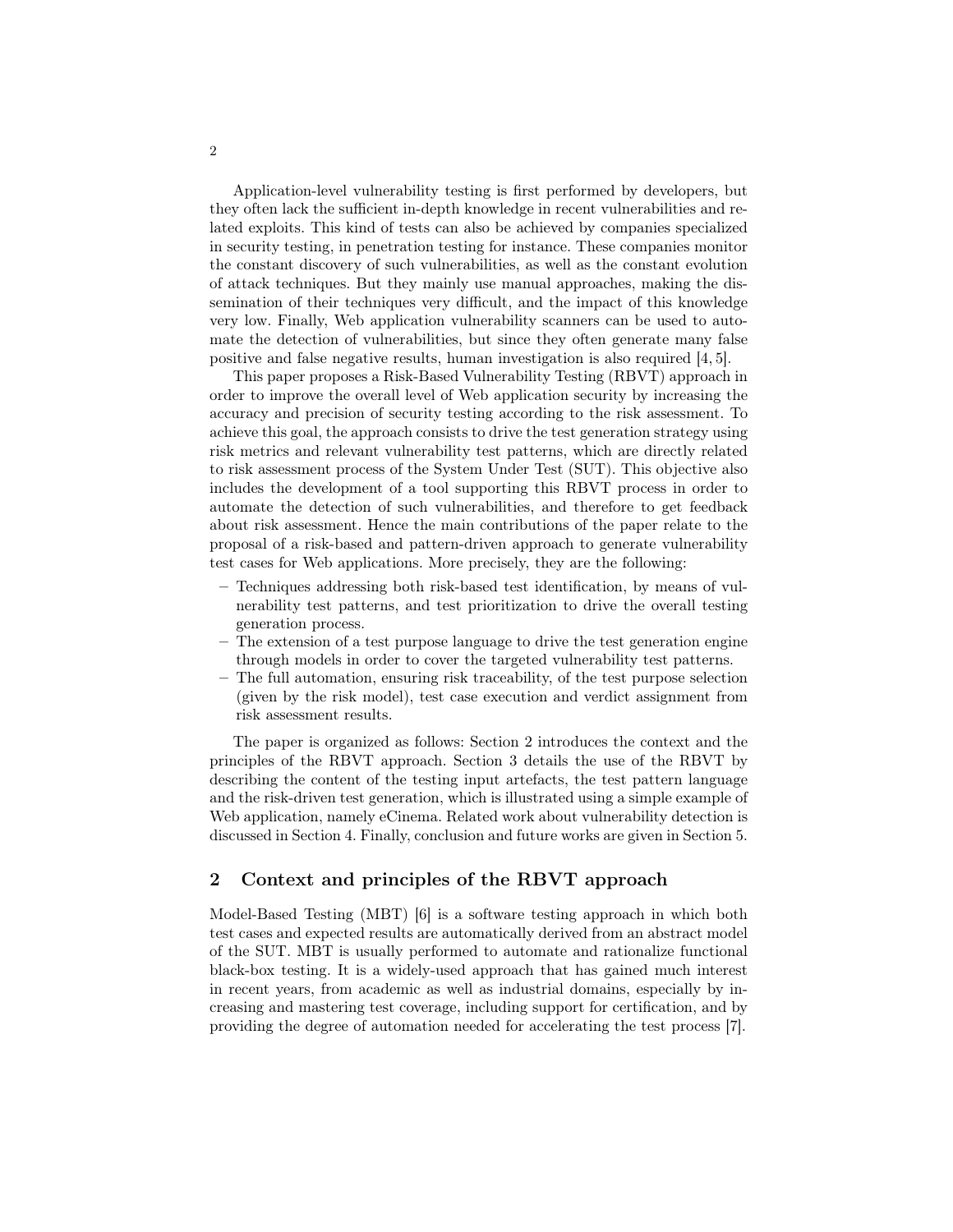More precisely, MBT techniques derive abstract test cases (including stimuli and expected outputs) from an abstract model, and enable the generation of executable tests from these abstract test cases. The abstract model, called test model, formalizes the behavioural aspects of the SUT in the context of its environment and at a given level of abstraction. It thus captures the control and observation points, the expected dynamic behaviour, the data associated with the tests, and finally the initial state of the SUT. The test cases generated from such models allow to validate the functional aspects of the SUT by comparing back-to-back the results observed on the SUT with those specified by the model. Therefore MBT aims to ensure that the final product conforms to the initial functional requirements. However, if these techniques are used to cover the functional requirements specified in the test model of the SUT, they are also limited to this scope since what is not modeled cannot be tested.

The proposed approach to perform vulnerability testing is based on MBT process, and is thus composed of the four activities depicted in Figure 1:

- $\Phi$  the Test Purposes activity consists of formalizing test purposes from vulnerability test goals that the generated test cases have to cover;
- ② the Modeling activity aims to define a model that captures the behavioral aspects of the SUT in order to generate consistent (from a functional point of view) sequences of stimuli;
- ③ the Test Generation activity comprises the automated production of abstract test cases from the artefacts defined during the two previous activities;
- ④ the Adaptation, Test Execution and Observation activity aims (i) to translate the generated abstract test cases into executable scripts, (ii) to execute these scripts on the SUT, (iii) to observe the SUT responses and to compare them to the expected results in order to assign the test verdict and automate the detection of vulnerabilities.



Fig. 1. Model-based vulnerability testing process

For a further description of each activities of this model-based vulnerability testing process, a detailed presentation can be found in [8].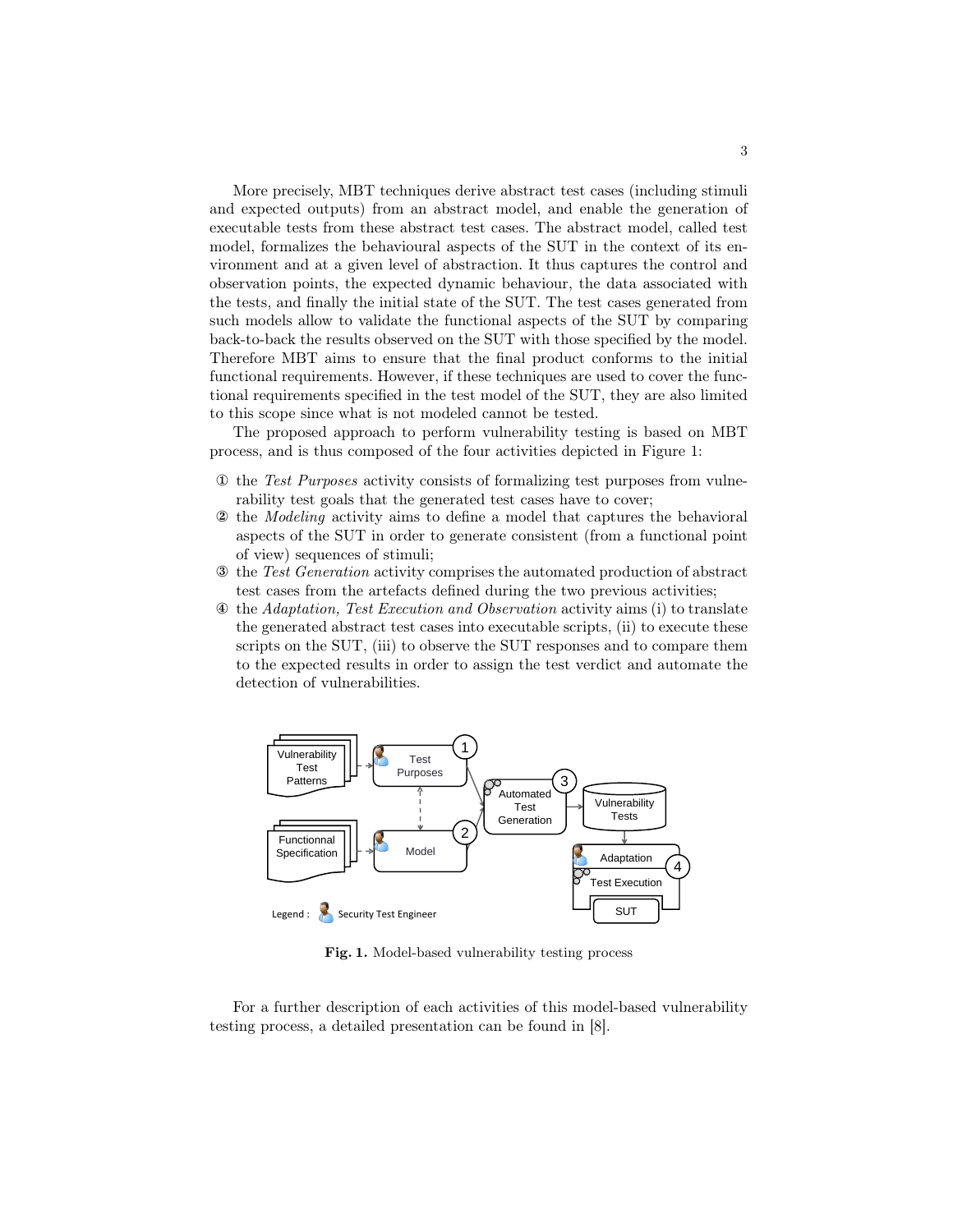All these activities are supported by a dedicated toolchain, which is based on an existing MBT software named *CertifyIt* [9] provided by the company Smartesting<sup>3</sup>. This software is a test generator that takes as input a test model, written with a subset of UML/OCL (called UML4MBT [10]), which captures the behavior of the SUT. Concretely, a UML4MBT test model consists of (i) UML class diagrams to represent the static view of the system (with classes, associations, enumerations, class attributes and operations), (ii) UML Object diagrams to list the concrete objects used to compute test cases and to define the initial state of the SUT, and (iii) state diagrams (annotated with OCL constraints) to specify the dynamic view of the SUT. OCL expressions provide the expected level of formalization necessary for model-based testing modeling since an operational interpretation of OCL postconditions makes it possible to determine its effect (this specific interpretation of OCL, called OCL4MBT [10], basically consists to interpret OCL equality as an assignment). That is why such UML4MBT test models have a precise and unambiguous meaning, so that these models can be understood and processed by the *CertifyIt* technology. This precise meaning makes it possible to simulate the execution of the test models and to automatically generate test cases by applying predefined coverage strategies or by applying test directives formalized by a dedicated test purpose language.

A test purpose is a high-level expression that formalizes a test intention linked to a test objective to drive the automated test generation on the test model. This is a textual language based on regular expressions, allowing the formalization of vulnerability test intention in terms of states to be reached and operations to be called. This test purpose language has been originally designed to drive model-based test generation for security components, typically Smart card applications and cryptographic components [11]. This test purpose language has been extended to be able to formalize typical vulnerability test patterns for Web applications in conjunction with generic and specific test models.

Each of such generated test cases is typically an abstract sequence of highlevel actions (operations) specified in the UML4MBT test models. These generated test sequences contain the sequence of stimuli to be executed, but also the expected results (to perform the observation activity), obtained by resolving the associated OCL4MBT constraints. About this vulnerability testing process, it should be noted that, within the traditional MBT process that allows to generate functional test cases, positive test cases are computed to validate the SUT in regards to its functional requirements. We call "positive test" a test case that checks whether a sequence of stimuli produces the expected effects with regards to the specifications. When a positive test is in success, it demonstrates that the tested scenario is implemented correctly. Within vulnerability testing approach, "negative test cases" have to be produced: typically, attack scenarios to obtain data from the SUT in an unauthorized manner. A negative test case thus targets an unexpected use of the SUT in order to show that the SUT allows something that it is not supposed to allow. In our approach, when a negative test case succeeds, it highlights a problem in the SUT.

 $3$  http://www.smartesting.com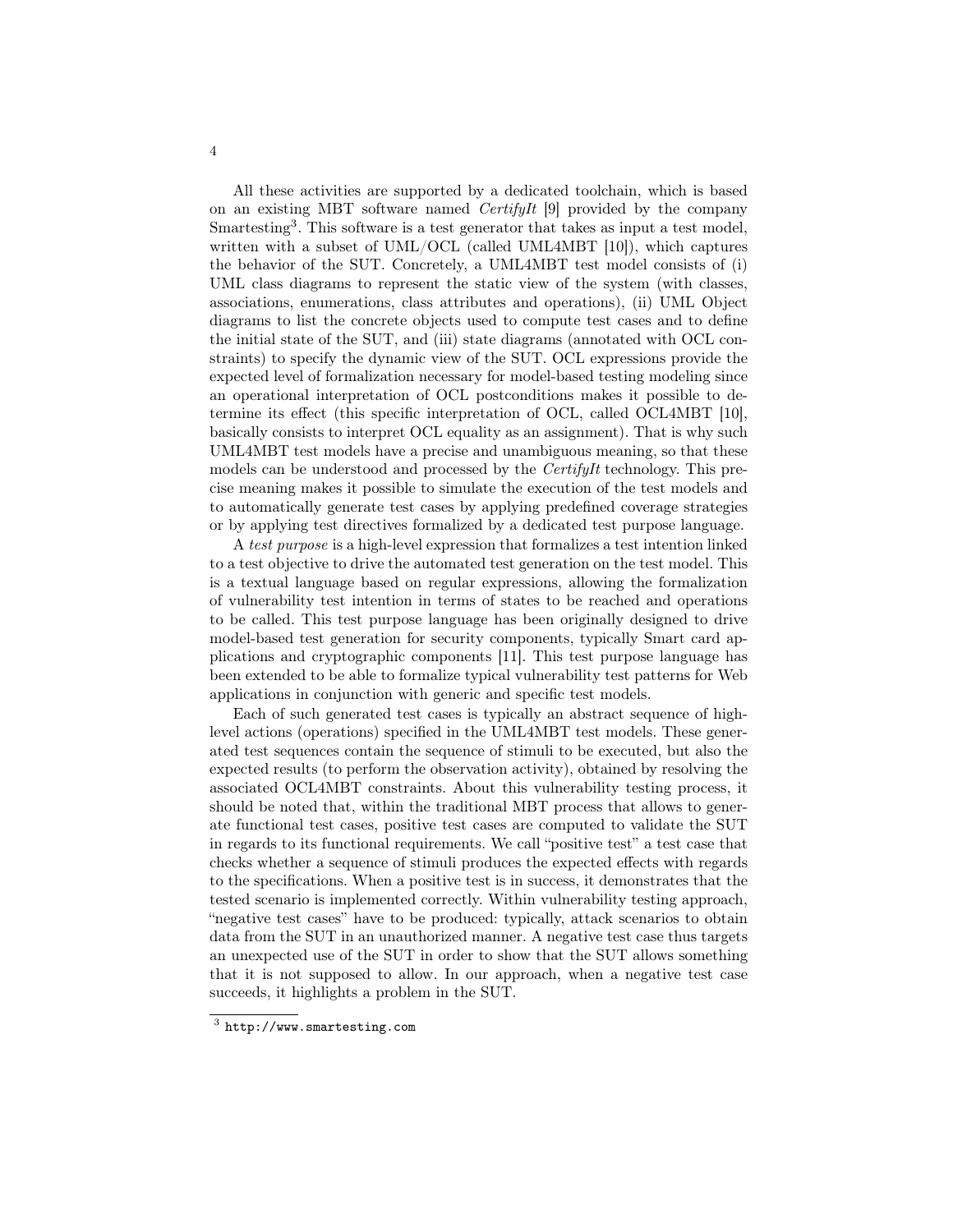We propose to drive this vulnerability testing process by risk assessment in order to perform and automate risk-based testing for Web applications. Risk  $\mathscr C$  requirements-based testing was originally the title of an article from James Bach [12]. This article was underlining the creative aspects of software testing to manage stated and unstated requirements depending on risks associated with the SUT. Risk may be defined as the combination of the impact of the severity (consequence) and the likelihood (probability) of a hazardous failure of the SUT. A risk-based testing management method focuses on risk assessment and test prioritization based on requirements. Within MBT, this approach influences the entire testing process, and has the following impacts:

- Risk analysis drives the development and maintenance of test generation artefacts: the level of detail as well as the scope of test generation models are determined according to established priorities. This impacts the test models, which have to capture risk aspects besides functional features.
- During the test generation phase, test selection criteria applied on the test models are specified to cover risk and priorities for requirements coverage.

Therefore, MBT allow to implement risk-based testing in the modeling phase by adapting modeling effort to risk analysis and assessment, and in the test generation phase by adapting test selection criteria to risk-based test priorities. RBVT aims to integrate the existing model-based vulnerability testing approach with risk-based testing approach. Concretely, it consists somehow to drive the test generation regarding risk assessment results and using dedicated vulnerability test patterns. The RBVT overall testing process is depicted in Figure 2.



Fig. 2. Risk-Based Vulnerability Testing overall process

RBVT process starts by risk analysis, for example with an approach such as CORAS [13], which provides a customized language for threat and risk modeling. Security test patterns based on identified and prioritized vulnerabilities from the risk analysis provide a starting point for test case generation: they indeed link the risk analysis results and security testing goal by providing information how relevant vulnerability test cases can be derived from risk assessment.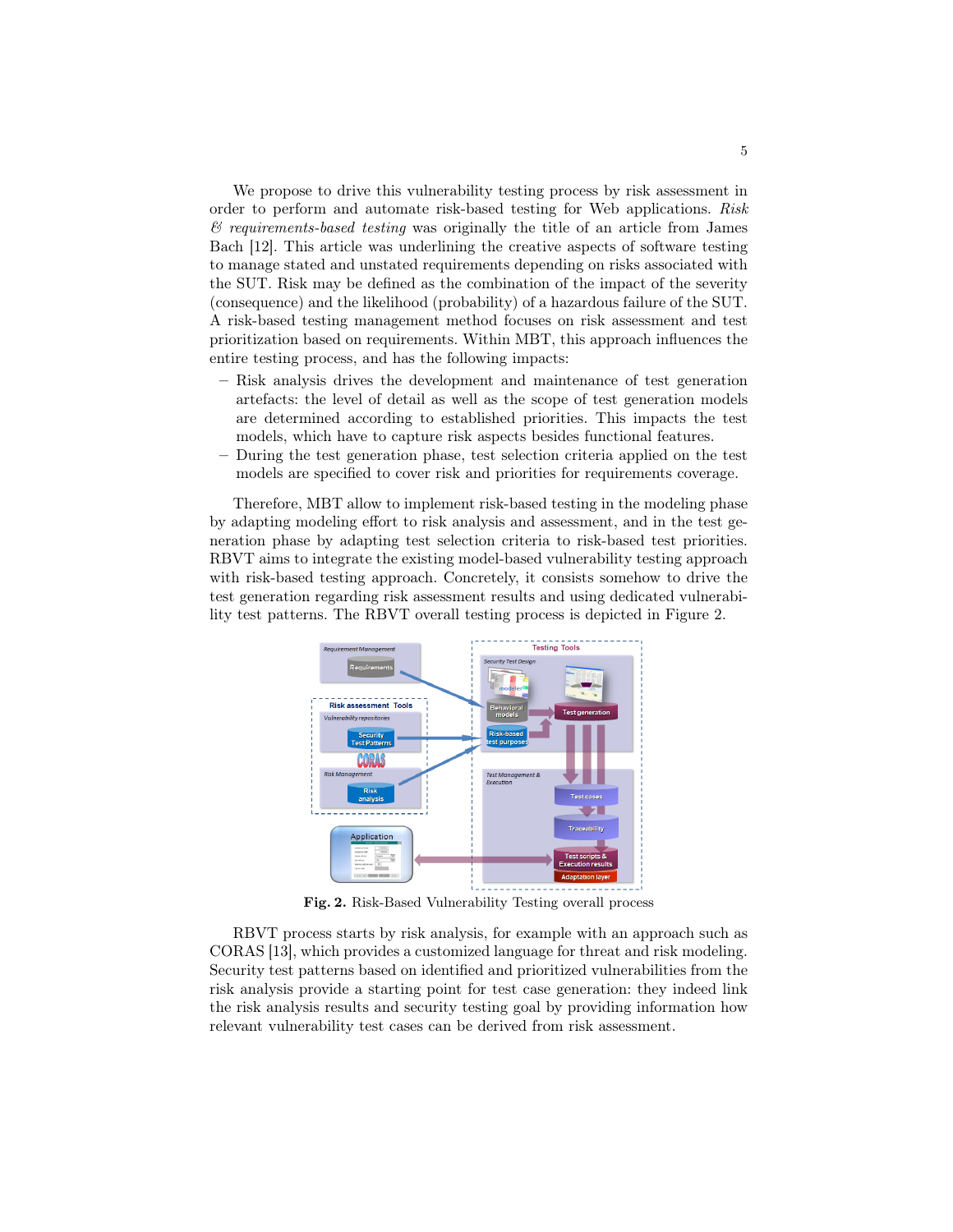In order to generate these expected vulnerability test cases, test cases are automatically derived from a formalization of the security test patterns using the test purpose language. Finally, the last step consists to export the abstract test cases into an execution environment, in which they are concretized using a dedicated adaptation layer to be executed. Moreover, this process makes it possible to manage the traceability between the targeted security test patterns (formalized with test purposes) and the associated generated test cases. This management is performed through the automated generation, during the test generation process, of a traceability matrix that links vulnerabilities to generated test cases. To support this RBVT process, the CertifyIt technology has been extended by the following developments:

- Import of the risk analysis results. It enables to select the related test purposes and to prioritize them regarding risk identification and estimation.
- Test purpose language extensions. On the one hand, the definition of keywords enables to provide generic Test Purposes related to security test patterns, and to help for maintenance and reuse. On the other hand, a mechanism to link a Test Purpose to a requirement identifier has been created to ensure the traceability through the all test generation process.
- Test Purpose catalogue import/export. It makes it possible to reuse and apply generic Test Purposes on several SUT.

# 3 Applying the RBVT approach

In this section, we detail each activity of the process introduced in Figure 2, including the features introduced at the end of the previous section. For each activity, we present its objectives as well as the tooling that automates it. The eCinema running example is used to illustrate our statements. Basically, eCinema is a simple Web application that allows a customer to buy tickets on line before to go to his favorite cinema. The welcome screen, depicted in Figure 3, displays the list of available movies and show times.



Fig. 3. eCinema welcome screen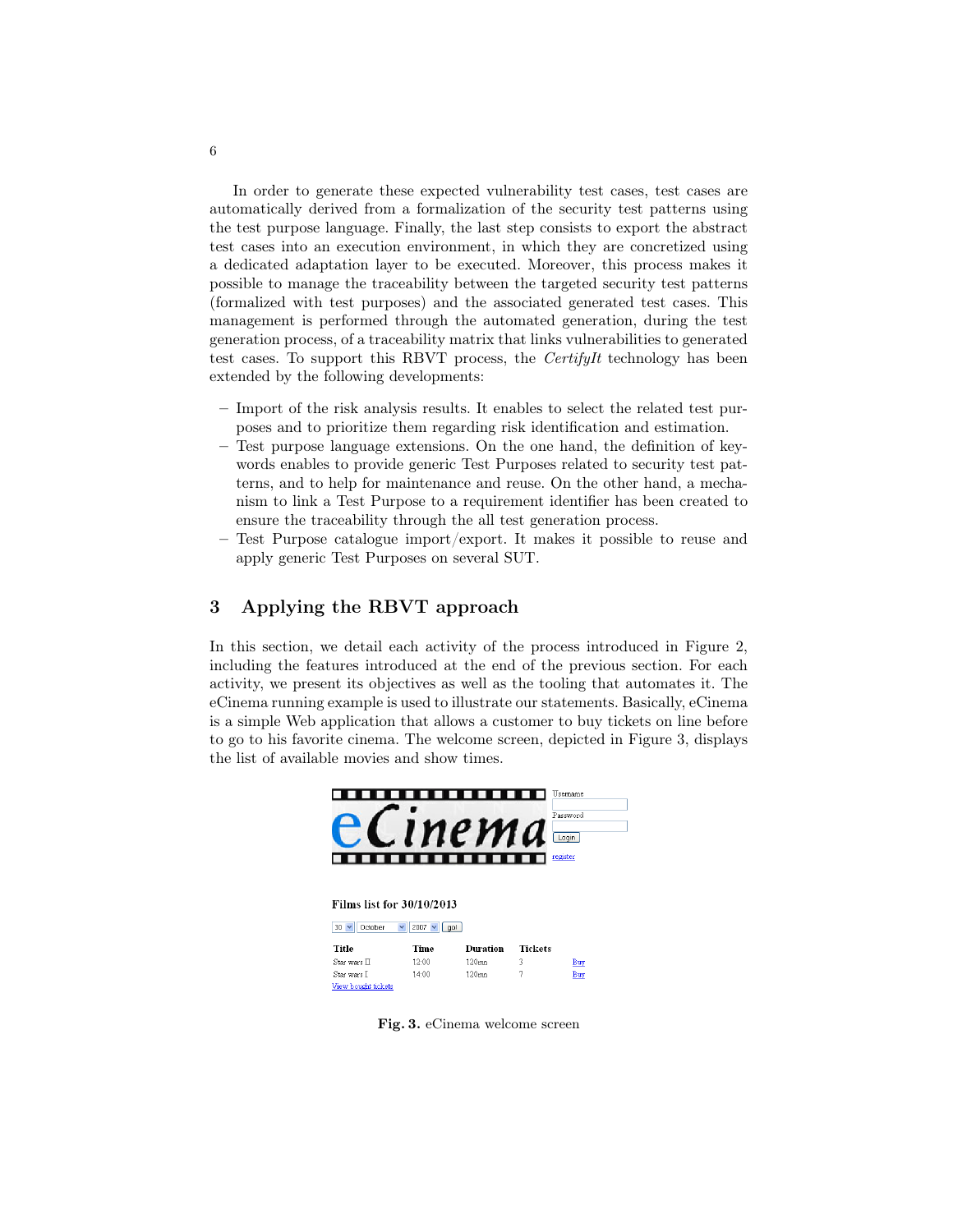Before selecting tickets, a user should be logged to the system. This requires a registration. A registration is valid when a user gives a name (not already used) and a valid password. A valid new registration implies that the user is automatically logged in. When logged in, the user can buy tickets. If tickets are available, he can buy some of them and see his basket to verify his selection. When checking his selection, the user can delete tickets and then the number of available tickets for the session is automatically updated.

#### 3.1 Selection and prioritization of vulnerabilities from risk analysis

The starting point of the process is the identification and prioritization of the vulnerabilities, which are defined by a risk analysis activity. These results are indeed used to drive the test generation strategy. Our approach is based on the CORAS risk assessment method [13]. CORAS is a model-driven method for risk analysis featuring a tool-supported modelling language especially designed to model risks that are common for a large number of systems. Such models serve as a basis to perform risk identification and prioritization. For example, Figure 4 shows an example of CORAS threat diagram describing SQL Injection vulnerability that can occur when a user is logging the eCinema Web application. In this context, due to the *insufficient user validation* threat, SQL Injection successful is a threat scenario and can lead to the unwanted incident defined by the disclosure of confidential information. The likelihood of the threat is considered as possible and its consequence moderate.



Fig. 4. CORAS model example for SQL Injection vulnerability

Each identified threat scenario is linked to a dedicated vulnerability test pattern (vTP). A vTP defines the testing procedure allowing the detection of the corresponding threat in a Web application. There are as much vTP as there are types of application-level breaches. The ITEA2 DIAMONDS<sup>4</sup> research project provided a first definition, as well as a first listing of vTP [14], which has been extended for test generation needs. Figure 5 presents an excerpt of the vulnerability test pattern defining the SQL Injection.

 $^4$  http://www.itea2-diamonds.org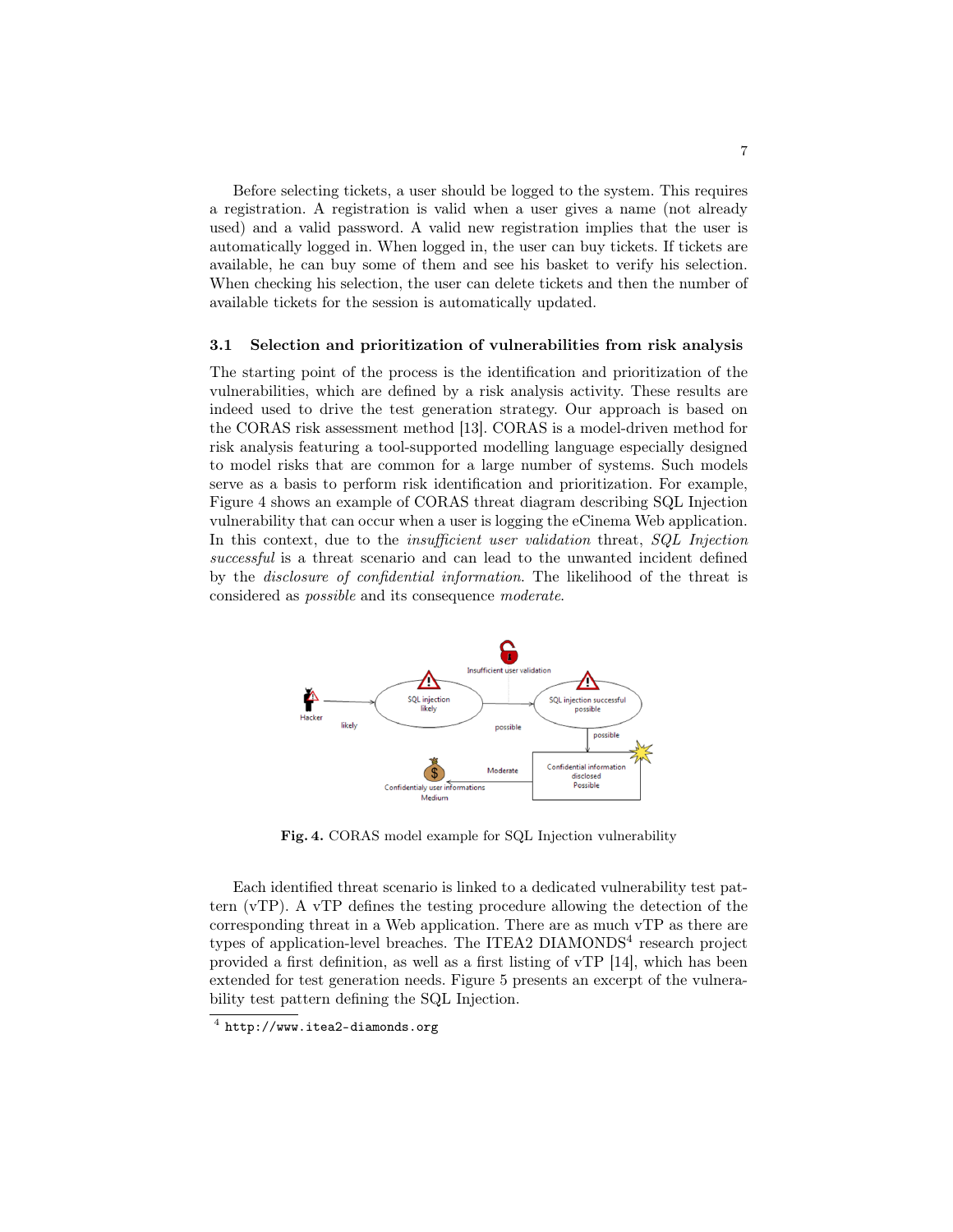| Name         | SQL Injection                                        |  |  |  |  |  |
|--------------|------------------------------------------------------|--|--|--|--|--|
| $CWE-ID(s)$  | $CWE-89$                                             |  |  |  |  |  |
| Description  | The software constructs all or part of an SQL        |  |  |  |  |  |
|              | command using externally-influenced input from       |  |  |  |  |  |
|              | an upstream component, but it does not neutral-      |  |  |  |  |  |
|              | ize or incorrectly neutralizes special elements that |  |  |  |  |  |
|              | could modify the intended SQL command when           |  |  |  |  |  |
|              | it is sent to a downstream component.                |  |  |  |  |  |
| Objective(s) | Based on attack pattern CAPEC-66                     |  |  |  |  |  |
|              | 1. Use the application, client or Web browser to     |  |  |  |  |  |
|              | inject SQL constructs input through text fields or   |  |  |  |  |  |
|              | through HTTP GET parameters.                         |  |  |  |  |  |
|              | 2. Use a possibly modified client application or     |  |  |  |  |  |
|              | Web application debugging tool such to submit        |  |  |  |  |  |
|              | SQL constructs for submitted values or to modify     |  |  |  |  |  |
|              | HTTP POST parameters, hidden fields, non-free        |  |  |  |  |  |
|              | form fields, etc.                                    |  |  |  |  |  |
|              | 3. Check for error messages, delays, disclosed val-  |  |  |  |  |  |
|              | ues in the client application and new / modified     |  |  |  |  |  |
|              | deleted values in the database. Detect if a user     |  |  |  |  |  |
|              | input can embed malicious datum enabling a Re-       |  |  |  |  |  |
|              | flected XSS attack.                                  |  |  |  |  |  |
| Test Data    | SQL Injection Cheat Sheet                            |  |  |  |  |  |
| .            | .                                                    |  |  |  |  |  |
| References   | OWASP Top 10 (2013): A1-Injection, CAPEC-            |  |  |  |  |  |
|              | 7: Blind SQL Injection, CAPEC-66: SQL Injec-         |  |  |  |  |  |
|              | tion, OWASP Testing Guide: Testing for SQL In-       |  |  |  |  |  |
|              | jection (OWASP-DV-005), OWASP: Automated             |  |  |  |  |  |
|              | Audit using SQLMap                                   |  |  |  |  |  |

Fig. 5. Vulnerability test pattern for SQL Injection

The vulnerability test patterns that have to be used by the test generation algorithm are gathered from the threat scenarios of each CORAS model related to the SUT. Moreover, likelihood and consequence are also collected from the CORAS model to assign a priority to the threat scenarios, and thus to prioritize them. Figure 6 shows the risk assessment matrix that enables to set such priority.

|            | Consequence     |              |                         |                         |       |              |
|------------|-----------------|--------------|-------------------------|-------------------------|-------|--------------|
| Likelihood |                 | Insignifiant | Minor                   | Moderate                | Major | Catastrophic |
|            | Rare            |              |                         | $\overline{2}$          | 3     |              |
|            | Unlikely        |              | C                       |                         | å     |              |
|            | <b>Possible</b> |              |                         | $\overline{\mathbf{3}}$ |       |              |
|            | Likely          |              | 3                       | Δ                       |       | 5            |
|            | Certain         |              | $\overline{\mathbf{a}}$ | $\overline{A}$          | ٩     |              |

Fig. 6. Risk evaluation matrix

The assigned priority level (from 1 to 5) will be used during test case generation to select the coverage of the test purpose (priority 1 defines the lower coverage and so less generated test cases, whereas priority 5 defines the higher coverage and so more generated test cases). The CWE identifiers and the corresponding priority levels are then exported to CertifyIt in order to drive the test generation process, which is presented in the next subsections.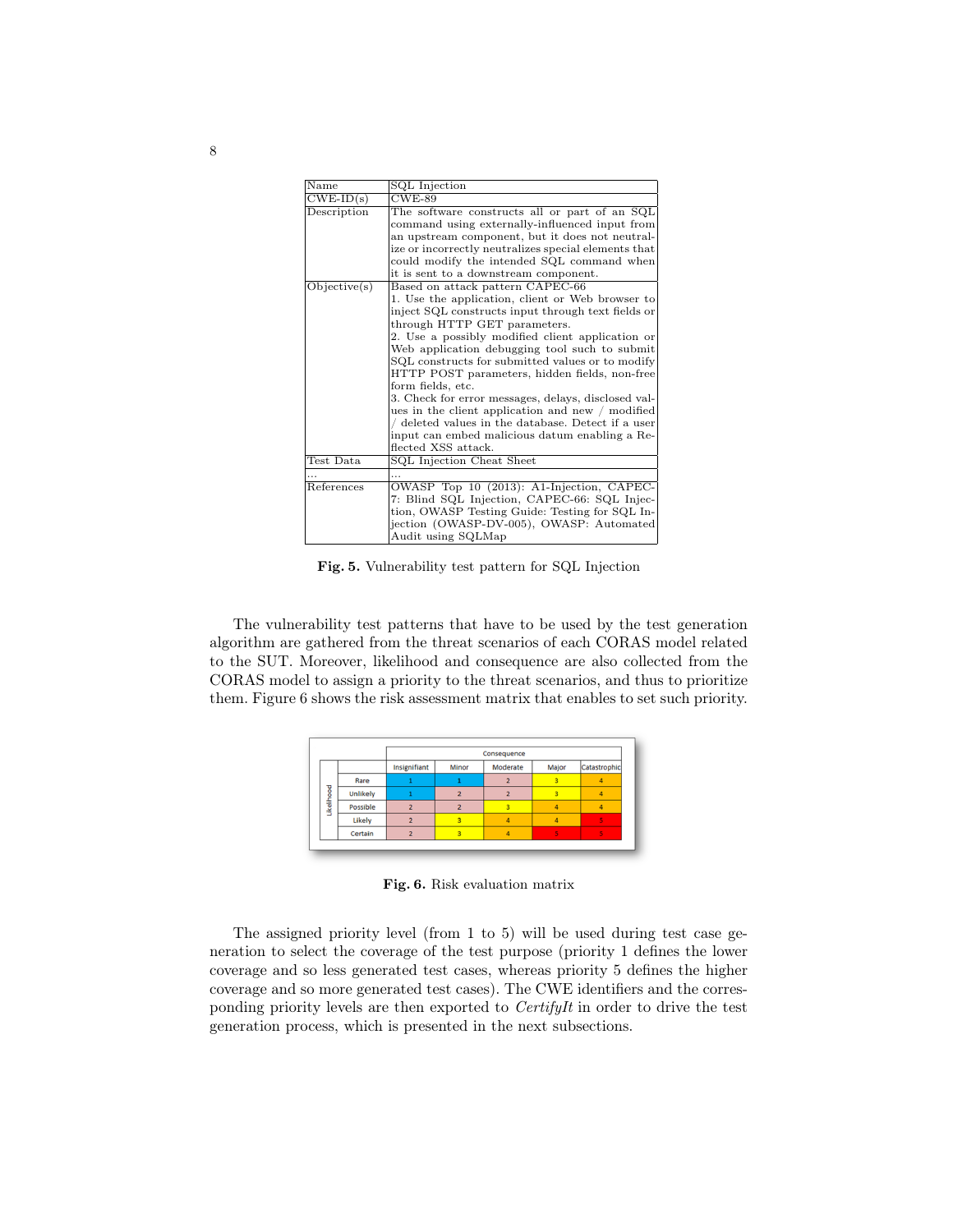#### 3.2 Formalizing Vulnerability Test Patterns into Test Purposes

In the test generation tool, dedicated and generic test purposes make it possible to formalize each vTP imported from risk assessment. A test purpose is a high level expression that formalizes a test intention linked to a test objective to drive the automated test generation on the test model. It allows the formalization of vulnerability test intention in terms of states to be reached and operations to be called. The language relies on combining keywords, to produce expressions that are both powerful and easy to read. Basically, a test purpose is a sequence of major stages to be reached. A stage is a set of operations or behaviors to use, or/and a state to reach. Transforming the sequence of stages into a complete test case, based on the test model, is left to the MBT technology (more details will be given in subsection 3.4). Furthermore, at the beginning of a test purpose, are defined iterators that are used in the stages in order to introduce context variations (the threat priority exported from CORAS model is then used to set a given level of variation combinations). Each combination of possible values of iterators produces a specific test case.

Figure 7 shows the instantiated test purpose formalizing the vTP of Figure 5. This schema precises that for all malicious data enabling the detection of SQL Injection and from all sensible Web pages, it is required to do the following actions: (i) use any operation to activate the sensible page, (ii) inject malicious data in all the user inputs of the page, (iii) check if the page is sensible to the attack. The keywords  $ALL$ <sup>\*</sup> define enumerations of values allowing to master the final amount of test cases regarding test priority.



#### Fig. 7. Test purpose formalizing the SQL Injection vTP (of Figure 5)

Finally, variants of malicious data are defined during the modeling activity, variants of the procedure are defined during the adaptation and execution activity. In order to generate tests from models, the test purposes is used in conjunction with the test model, which is introduced in the next subsection.

#### 3.3 Modeling

As for every MBT approach, the modeling activity consists of designing a test model that will be used as basis to generate the abstract test cases. This model uses the UML notation to represent the Web application to be tested. We will see that some parts of the model are generic and re-usable for modeling any Web applications, while some other parts are specific to the Web application that is considered. We present in the following the used UML diagrams (classes, objects, statechart diagrams), and their respective use in the context of our approach.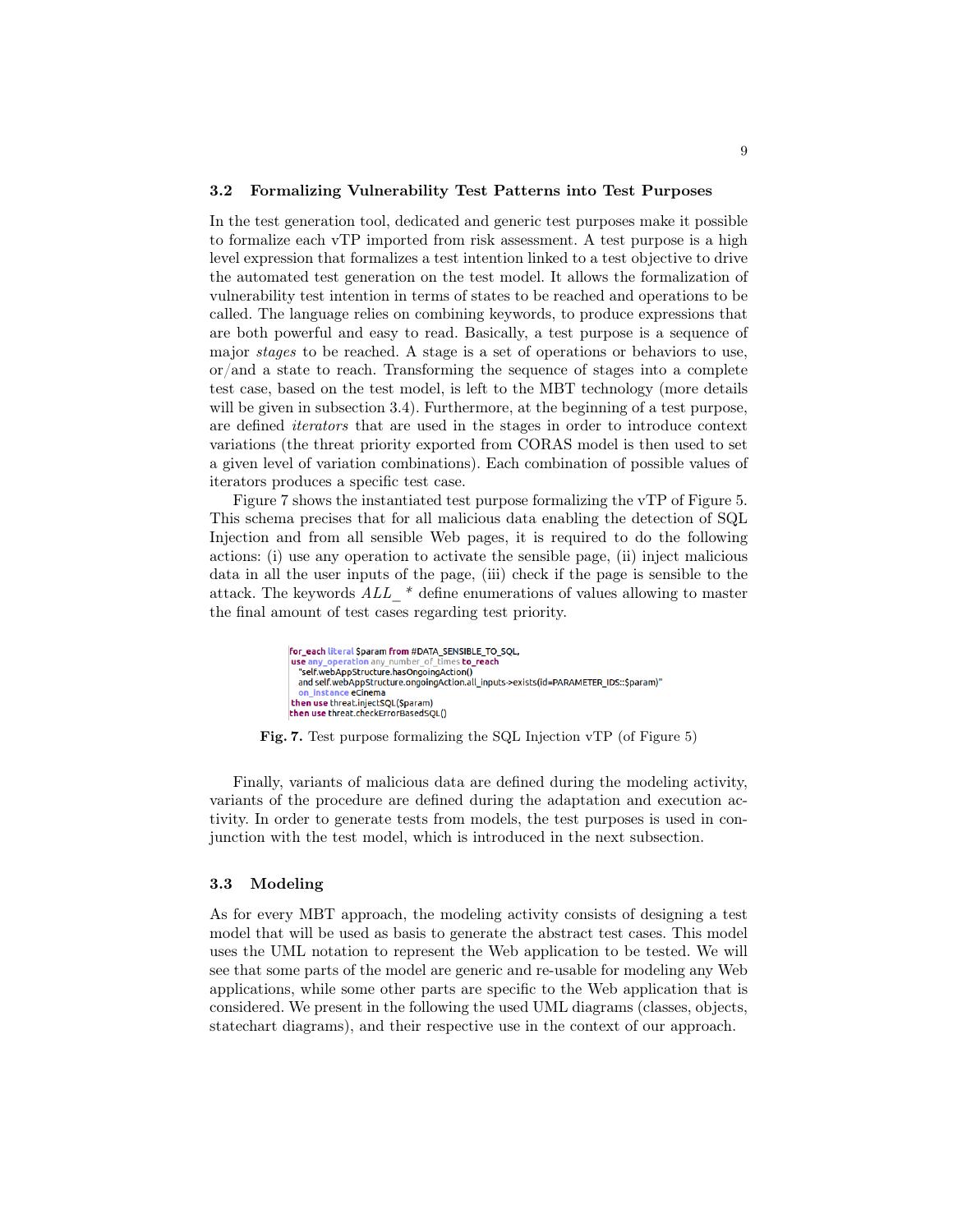Class diagrams specify the static aspect of the model, by defining in an abstract manner the structure and entities managed by the SUT. Classes model business objects. Associations model relations between business objects. Enumerations model sets of abstract values, and literals model each value. Class attributes model evolving characteristics of business objects. Class operations model points of control and observation of the SUT (we describe here the navigation between pages). In the context of Web applications, the model presents some generic parts, shown in Figure 8, which are the same for all considered Web applications:

- four classes (WebAppStructure, Page, Action and Data) and their associations respectively model the general structure of the application, the available pages (or screens in case single-URL applications), the available actions on each page, and the user inputs of each action potentially used to inject an attack vector (i.e. malicious data to perform the attack). The login page of an application is modeled using:
	- a particular 'Login' Page, modeling the application's login page;
	- a particular 'Login' Action, modeling the sending of the form to the server
	- two particular Data, modeling the user's name and password
- the Threat class models the potential threats: its operations  $injectXSS()$  and checkXSS() model the means to exercise and observe the attack.



Fig. 8. Generic class diagram of the SUT structure

Figure 9 presents the class model of the eCinema example. These classes are eCinema specific classes, and are in addition to the generic classes presented in Figure 8. This class diagram displays the additional classes ECinema and User to respectively model the SUT and its potential users.

| <b>ECinema</b>         | -current user                   | <b>User</b>             |  |
|------------------------|---------------------------------|-------------------------|--|
|                        |                                 | login: USER_LOGINS      |  |
| «setup» setup ()       | 0.1<br>password: USER_PASSWORDS |                         |  |
| «teardown» teardown () |                                 |                         |  |
| login()                |                                 | -all_users              |  |
| logout ()              |                                 |                         |  |
| displayTickets()       |                                 | WebAppStructure         |  |
| register()             |                                 |                         |  |
| buyTicket()            |                                 | finalizeAction ()       |  |
| qoToRegister()         |                                 | checkPage ()            |  |
| deleteTicket()         | - webAppStructure               | setOngoingAction()<br>€ |  |
| deleteAllTickets()     | 0.1<br>uses                     | hasOngoingAction()      |  |
| goToHome()             |                                 | setCurrentPage()        |  |
| deleteAccount()        |                                 | restoreInitialState()   |  |

Fig. 9. eCinema-specific class diagram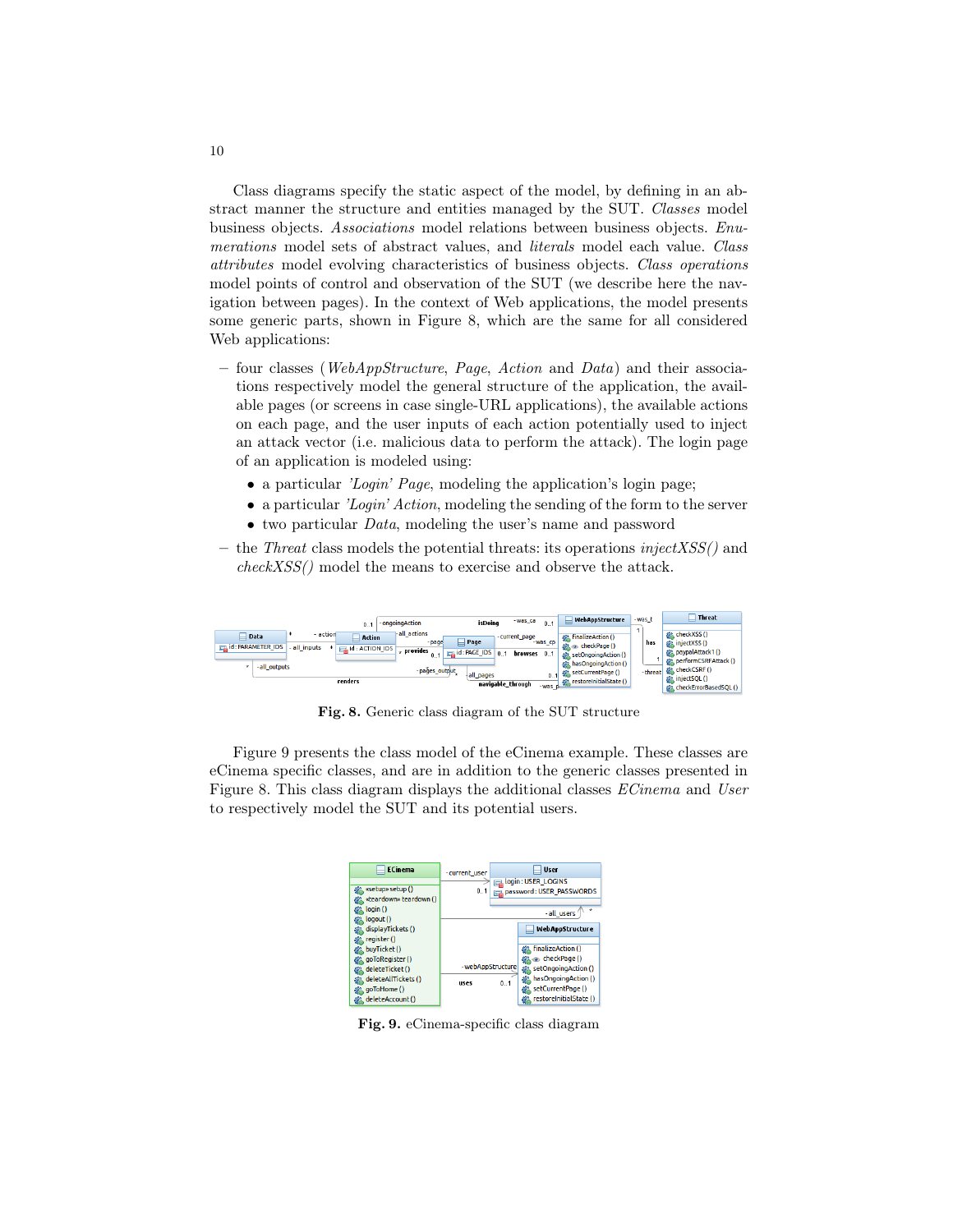The UML statechart diagram graphically represents the behavioral aspect of the SUT, modeling the navigation between pages in the Web applications. States model Web pages, and transitions model the available links between these Web pages (HTML links, form submissions, etc.). Triggers of transitions are the UML operations of the SUT class. Guards of transitions (specified using OCL4MBT) precisely define the execution context of the transition. Finally, the effects of the transitions (also specified using OCL4MBT) precisely describe its expected behavior that should be modeled for vulnerability test generation. Figure 10 presents the statechart diagram of the eCinema example.



Fig. 10. eCinema statechart diagram

The UML object diagram models the initial state of the SUT by instantiating the class diagram: the instances model business entities available at the initial state, and the links instantiate the associations between these instances. In our approach, the object diagram models the Web pages and the user inputs of these pages. Figure 11 presents the initial state of the eCinema example. It specifies:  $(a)$  one user, with its credentials, and  $(b)$  the pages and user inputs of eCinema.



Fig. 11. eCinema object diagram for the initial state

These last two parts (namely, the statechart diagrams and the object diagrams) are necessarily specific to each considered application.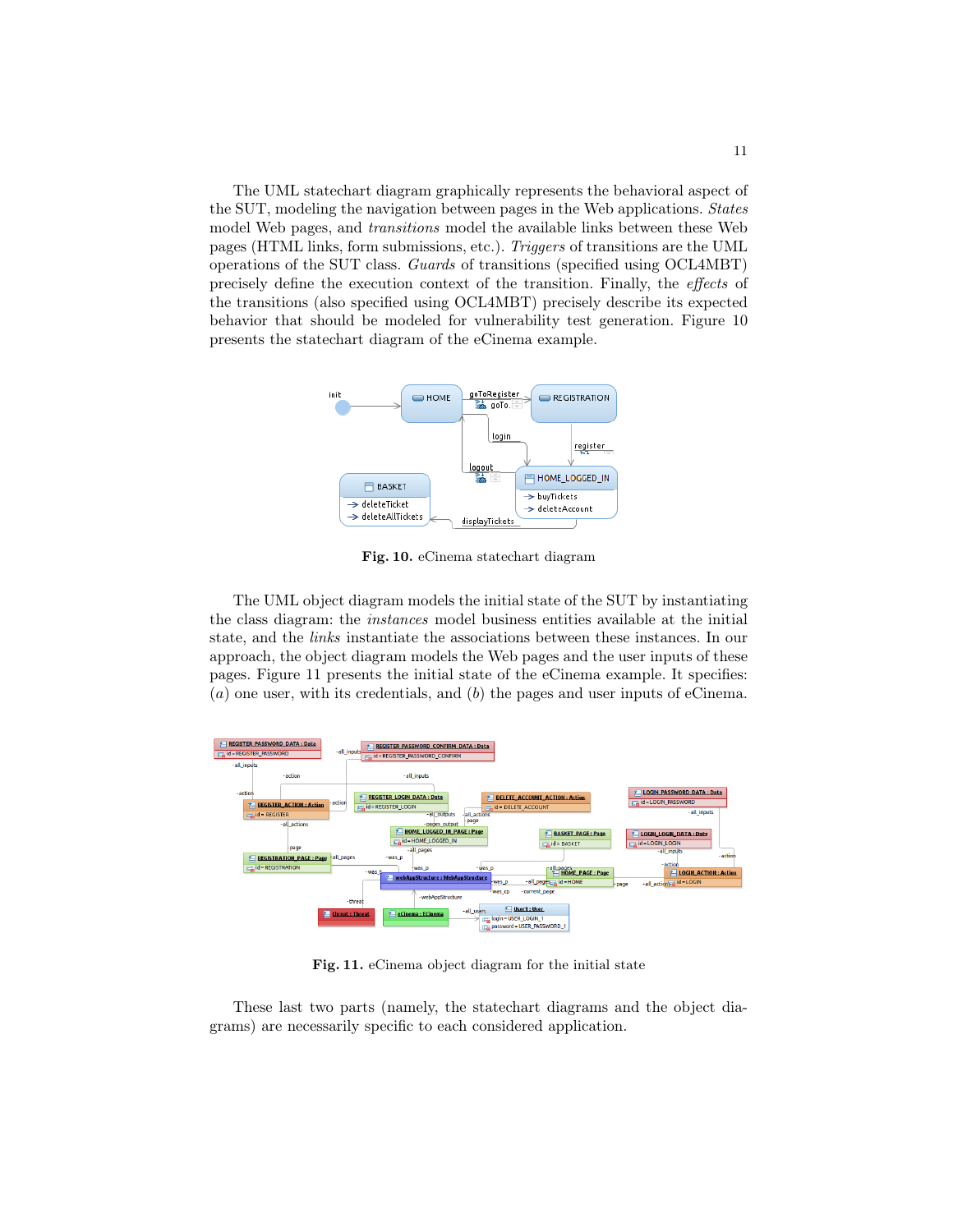#### 3.4 Test generation and execution

The main purpose of the test generation activity is to produce test cases from both the model and the test purposes. Three phases compose this activity. The first phase transforms the model and the test purposes into elements computable by the CertifyIt MBT tool. Notably, test purposes are transformed into test targets, which can be seen as a sequence of intermediate objectives used by the symbolic generator. Hence, the sequence of stages of a test purpose is mapped to a sequence of intermediate objectives of a test target. Furthermore, this first phase manages the combination of values between iterators of test purposes, such that one test purpose produces an amount of test targets depending of the priority level calculated during risk assessment. The generator respectively calculates the first N combinations such that  $N = maxCombination/(5 - priority + 1)$ where  $maxCombination$  and  $priority$  respectively denote the maximum amount of possible combinations and the priority level. For example, if the priority is 5 (the higher), all the combinations of values between iterators are expanded.

The second phase produces the abstract test cases from the test targets. This phase is left to the test case generator. An abstract test case is a sequence of steps, where a step corresponds to a completely valued operation call. An operation call represents either a stimulation or an observation of the SUT. Each test target produces one test case (i) verifying the sequence of intermediate objectives and (ii) verifying the model constraints. Note that an intermediate objective (and hence, a test purpose stage) can be transformed into several steps.

Finally, the third phase exports the abstract test cases into the execution environment. In our case, it consists of (i) creating a JUnit test suite, where each abstract test case is exported as a JUnit test case, and (ii) creating an interface. This interface defines the prototype of each operation of the SUT. The implementation of these operations is in charge of the test automation engineer.

In the test model, all data used by the application (page, user input field, malicious datum, user credentials, etc.) are specified in an abstract way. Hence, the test suite cannot be executed as it is. The gap between abstract keywords used in abstract test cases and the real API of the SUT must be filled. Stimuli must also be adapted. When exporting abstract test cases, the MBT tool provides an interface defining each operation signature. The test automation engineer is in charge to implement the automated execution of each operation of this interface. Since we are testing Web applications, two ways of automation are proposed:

- the  $GUI$  level: we stimulate and observe the application *via* the client-side GUI of the application. Even if this technique is time consuming, it could be necessary when the client-side part of the application embeds JavaScript scripts. For this technique, Selenium framework is used.
- the  $HTTP$  level: we stimulate and observe the application *via* HTTP messages send to (and received from) the server-side application. This technique is extremely fast and can be used to bypass HTML and JavaScript limitations. For this technique, we are using the Apache HTTPClient Java library.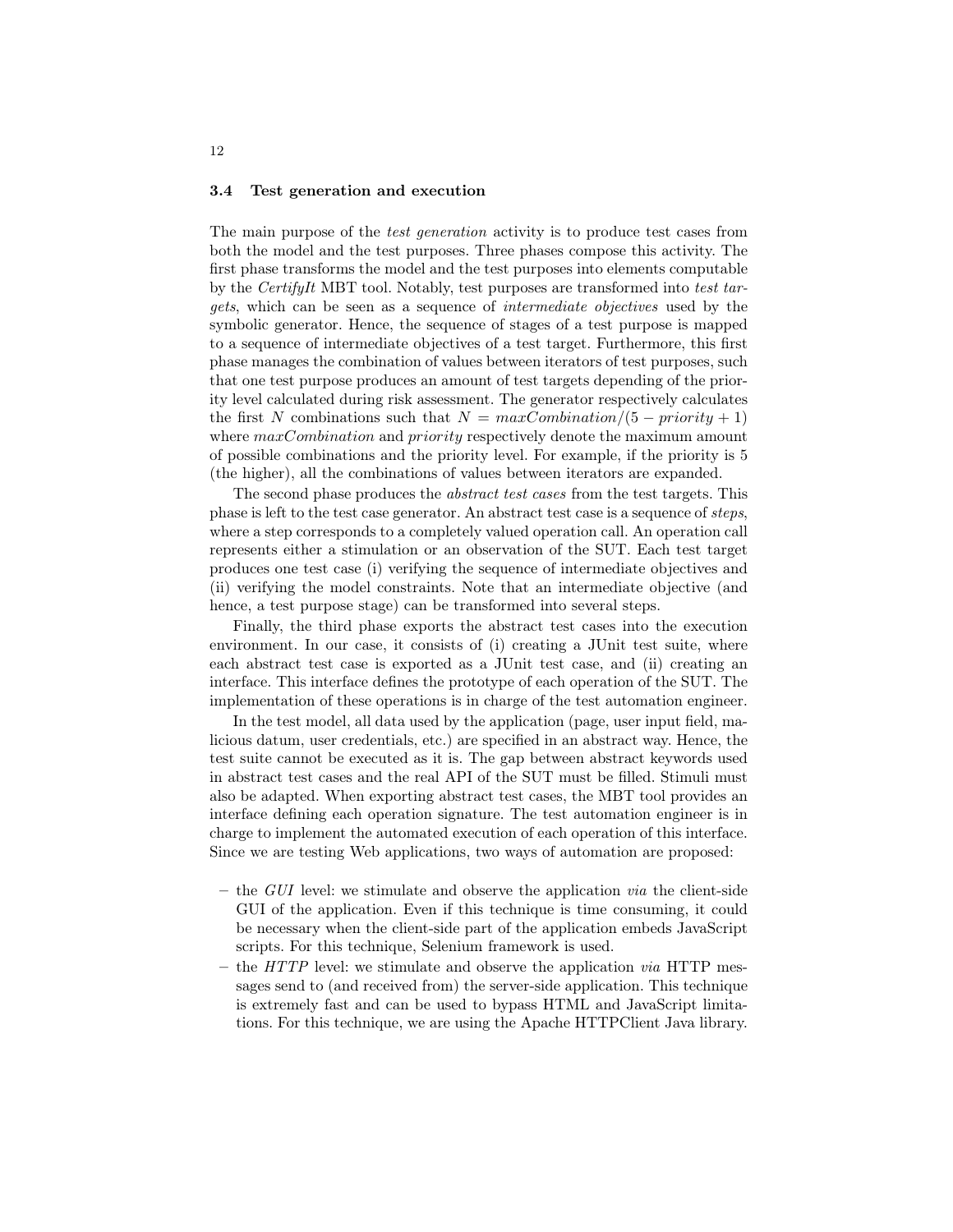### 4 Related work

Related work on vulnerability detection can be classified into two categories: static and dynamic analysis security testing. Static Application Security Testing (SAST) are white-box approaches including source, byte and object code scanners and static analysis techniques. Dynamic Application Security Testing (DAST) includes black-box web application scanners, fuzzing techniques and emerging model-based security testing approaches. In practice, these techniques are complementary, addressing different types of vulnerabilities. For example, SAST techniques are known to be efficient to detect buffer overflow and badly formatted string, but weak to detect SQLI, XSS or CSRF vulnerabilities. RBVT is a dynamic testing technique, so this section focuses on DAST techniques by providing a state of the art of emerging model-based security testing techniques.

Web application vulnerability scanners aim to detect vulnerabilities by injecting attack vectors. These tools generally include three main components [15]: a crawler module to follow Web links and URLs in the Web applications in order to retrieve injection points, an injection module which analyzes Web pages, input points to inject attack vectors (such as SQL Injection), and an analysis module to determine possible vulnerabilities based on the system response after attack vector injection. As shown in recent comprehensive studies [16, 17], corroborated by research papers [4, 5] and confirmed by our own experience with tools such as IBM AppScan<sup>5</sup>, these tools suffer from two major weaknesses that highly decrease their practical usefulness:

- Limitations in application discovery As black-box Web vulnerability scanners ignore any request that can change the state of the Web applications, they miss large parts of the application. Therefore, these tools test generally a small part of the Web applications due to the ignorance of the application behavioral "intelligence". Due to the growing complexity of the Web applications, they have trouble dealing with specific issues such as infinite Web sites with random URL-based session IDs or automated form submission.
- Generation of many false positive results The already-mentioned benchmark shows that a common drawback of these tools is the generation of false positives at a very important rate either for Reflected XSS, SQL Injection or Remote File Inclusion vulnerabilities. The reason is that these tools use brute force mechanisms to fuzz the input data in order to trigger vulnerabilities and establish a verdict by comparison to a reference execution trace. Therefore, they lack precision to assign the verdict, as they do not compute the topology of the Web applications to precisely know where to observe.

These strong limitations of existing Web vulnerability scanners lead to the key objectives of model-based vulnerability testing techniques: better accuracy in vulnerability detection, both by better covering the application (by capturing the behavioral intelligence) and by increasing the precision of the verdict assignment.

 $^5$  http://www.ibm.com/software/awdtools/appscan/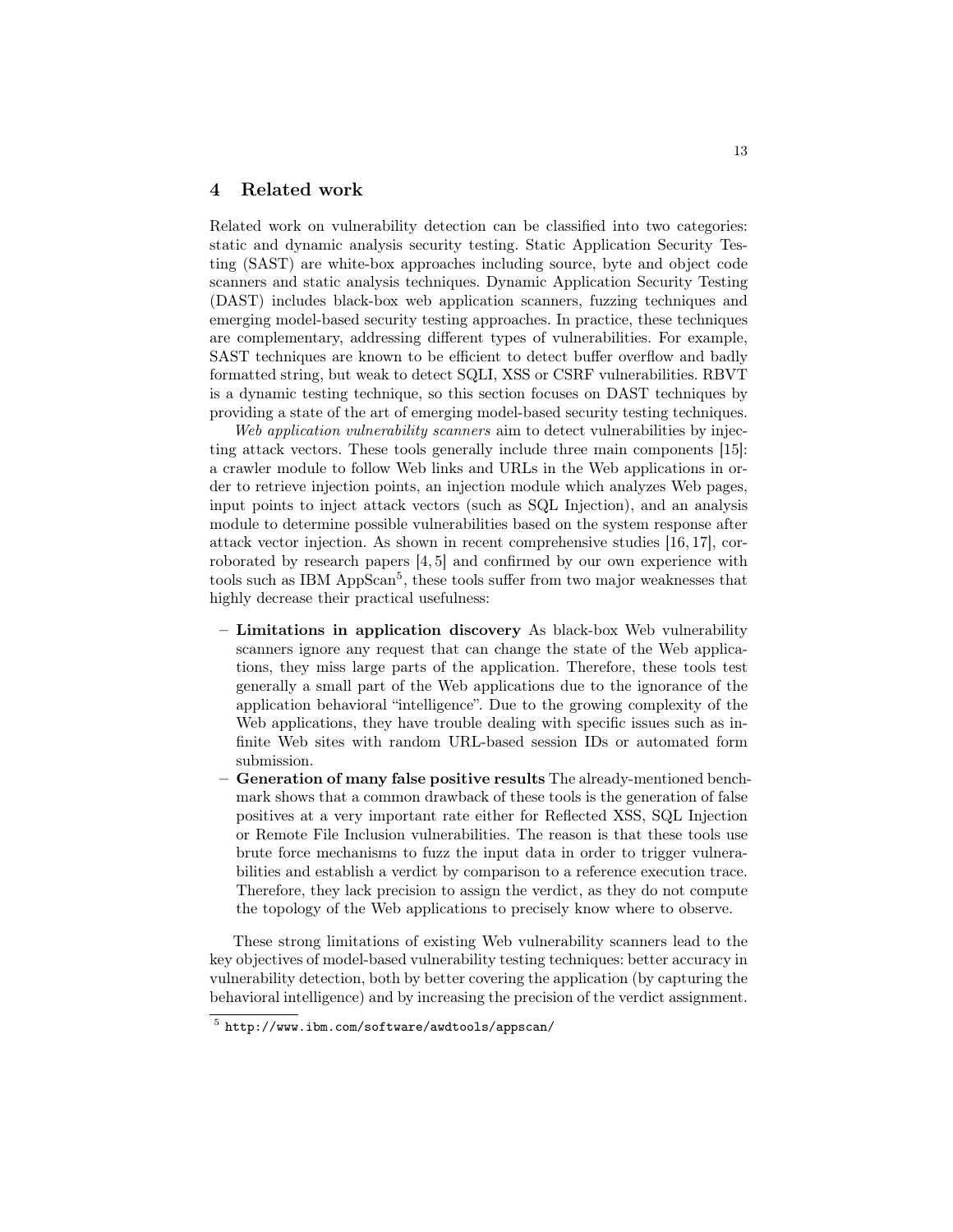In this way, model-based security testing are emerging techniques aiming to leverage model-based approaches for security testing [18]. This includes:

- Model-based test generation from security protocol, access-control or security-oriented models. Various types of models of security aspects of the SUT have been considered as input to generate security test. For example, [19] proposes a method using security protocol mutation to infer security test cases. [20] develops a model-based security test generation approach from security models in UMLSec. [21] presents a methodology to exploit a model describing a Web application at the browser level to guide a penetration tester in finding attacks based on logical vulnerabilities.
- Model-based fuzzing. This approach applies fuzzing operator in conjunction with models. Fuzzing techniques relate to the massive injection of invalid or atypical data (for example by randomly corrupting an XML file) generally by using a randomized approach [22]. Test execution results can therefore expose various invalid behaviors such as crash effects, failing built-in code assertions or memory leaks. [23] proposes an approach that generates invalid message sequences instead of invalid input data by applying behavioral fuzzing operators to valid message UML sequence diagrams.
- Model-based test generation from weakness or attack models. Test cases are generated using threat, vulnerability or attacker models, which reflects the attack steps and the required associated data. For example, in [24], threats of security policies modeled with UML sequence diagrams allow to extract event sequences that should not occur during the system execution.

Complementary to these model-based techniques for security testing, our Risk-Based Vulnerability Testing approach is based on a model that captures functional behavioral features of the SUT, but also specifies the fields that allow possible attacks. This feature enables to generate more accurate test cases. Moreover, contrary to functional MBT, the proposed RBVT process is directly driven by the risk analysis (with CORAS) and the vulnerability test patterns, so that the behavioral model is restricted to the only elements that are needed to compute risk-based vulnerability test cases.

# 5 Conclusion and future works

This paper has introduced the RBVT approach, that integrates techniques addressing both risk-based test identification and test prioritization to drive the overall model-based testing generation process. System requirements are used to write the UML test model, while the CORAS security model (in relation with associated generic test pattern catalogue) enables to define selected test purposes and to prioritize them regarding risk assessment. The UML test model completed with selected test purposes defines the input of the test generation tool CertifyIt, which automatically derives abstract risk-based vulnerability test cases and next test scripts that can be executed on the SUT. The overall process ensures the traceability between the generated test cases and the targeted vulnerabilities identified during risk assessment.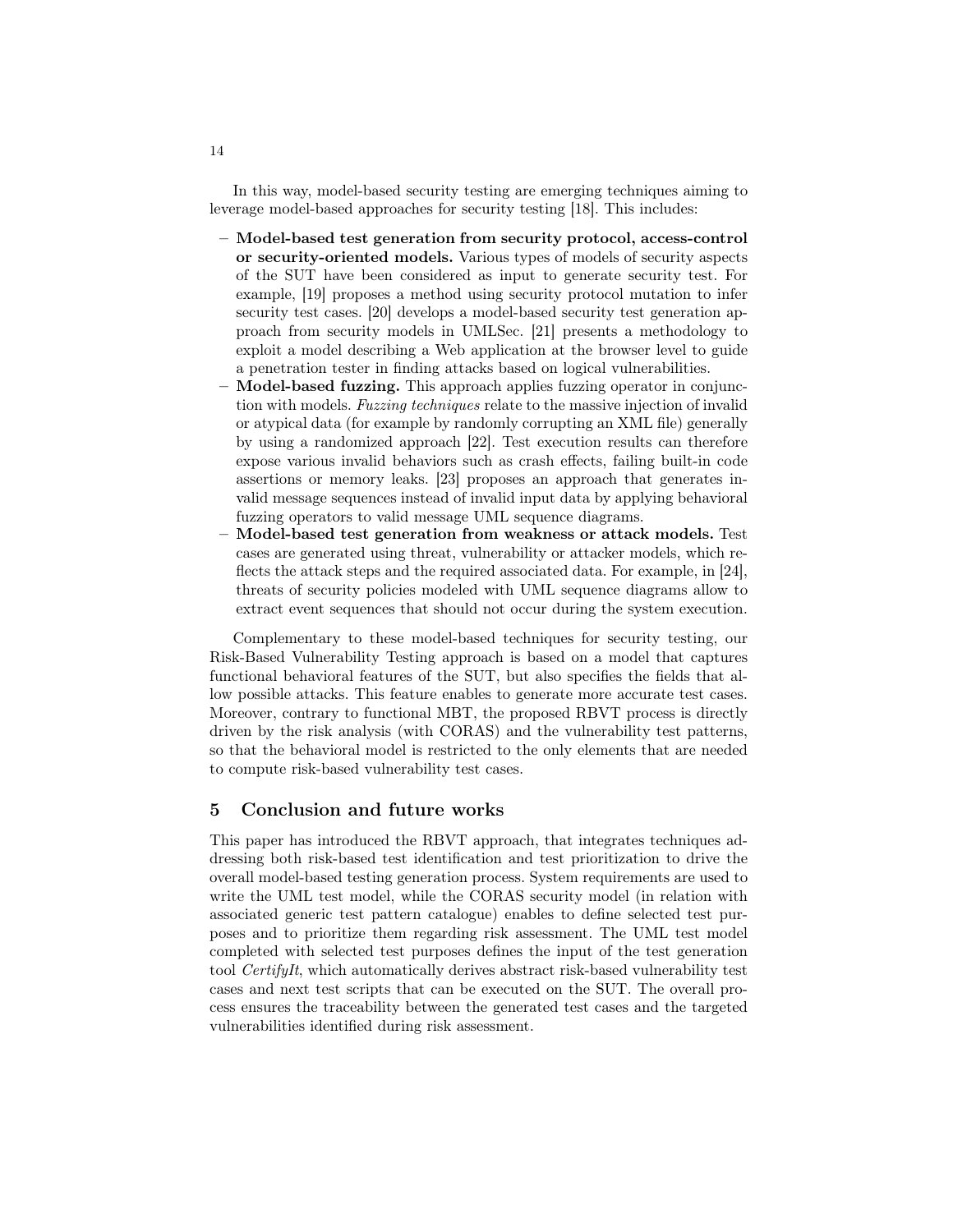To achieve and automate this process, we have developed and extended the existing MBT toolchain, based on  $CertifyIt$ , in order to manage the risk treatment by applying appropriate testing strategies regarding risk assessment. Concretely, the generation of test cases is driven by the risk assessment results, in terms of system perimeter, type of vulnerabilities and associated risk level.

The future work leads in three main research directions: (1) extending the method by covering more vulnerability classes, both technical (such as CSRF, file disclosure and file injection) and logical (such as the integrity of data over applications business processes). We will also (2) investigate methods to gather and aggregate test results, which could be used to automatically complement the risk assessment picture. This feature is indeed enabled by the risk traceability matrix from/to generated test cases and vulnerability objectives. Finally, we want to (3) study the scalability of the testing process to address large scale systems. To reach this goal, we propose to define and support a compositional testing approach by proposing a model composition strategy.

# Acknowledgements

The evolution of Smartesting technology to support this risk-based vulnerability test generation is mostly developed within the European FP7 project  $RASEN<sup>6</sup>$ , which aims to provide risk-based security testing techniques for large-scale networked systems.

# References

- 1. Wichers, D.: Owasp top 10. https://www.owasp.org/index.php/Category: OWASP\_Top\_Ten\_Project (October 2013) Last visited: February 2014.
- 2. MITRE: Common weakness enumeration. http://cwe.mitre.org/ (October 2013) Last visited: February 2014.
- 3. Whitehat: Website security statistics report. https://www.whitehatsec.com/ assets/WPstatsReport\_052013.pdf (October 2013) Last visited: February 2014.
- 4. Doupé, A., Cova, M., Vigna, G.: Why Johnny can't pentest: an analysis of blackbox web vulnerability scanners. In: Proc. of the  $7<sup>th</sup>$  Int. Conference on Detection of Intrusions and Malware & Vulnerability Assessment (DIMVA'10), Bonn, Germany, Springer (July 2010) 111–131
- 5. Finifter, M., Wagner, D.: Exploring the relationship between web application development tools and security. In: Proc. of the  $2^{nd}$  USENIX Conference on Web Application Development (WebApps'11), Portland, OR, USA, USENIX Association (June 2011) 99–111
- 6. Utting, M., Legeard, B.: Practical Model-Based Testing A tools approach. Morgan Kaufmann, San Francisco, CA, USA (2006)
- 7. Dias-Neto, A., Travassos, G.: A Picture from the Model-Based Testing Area: Concepts, Techniques, and Challenges. Advances in Computers 80 (July 2010) 45–120 ISSN: 0065-2458.

 $^6$  http://www.rasenproject.eu/